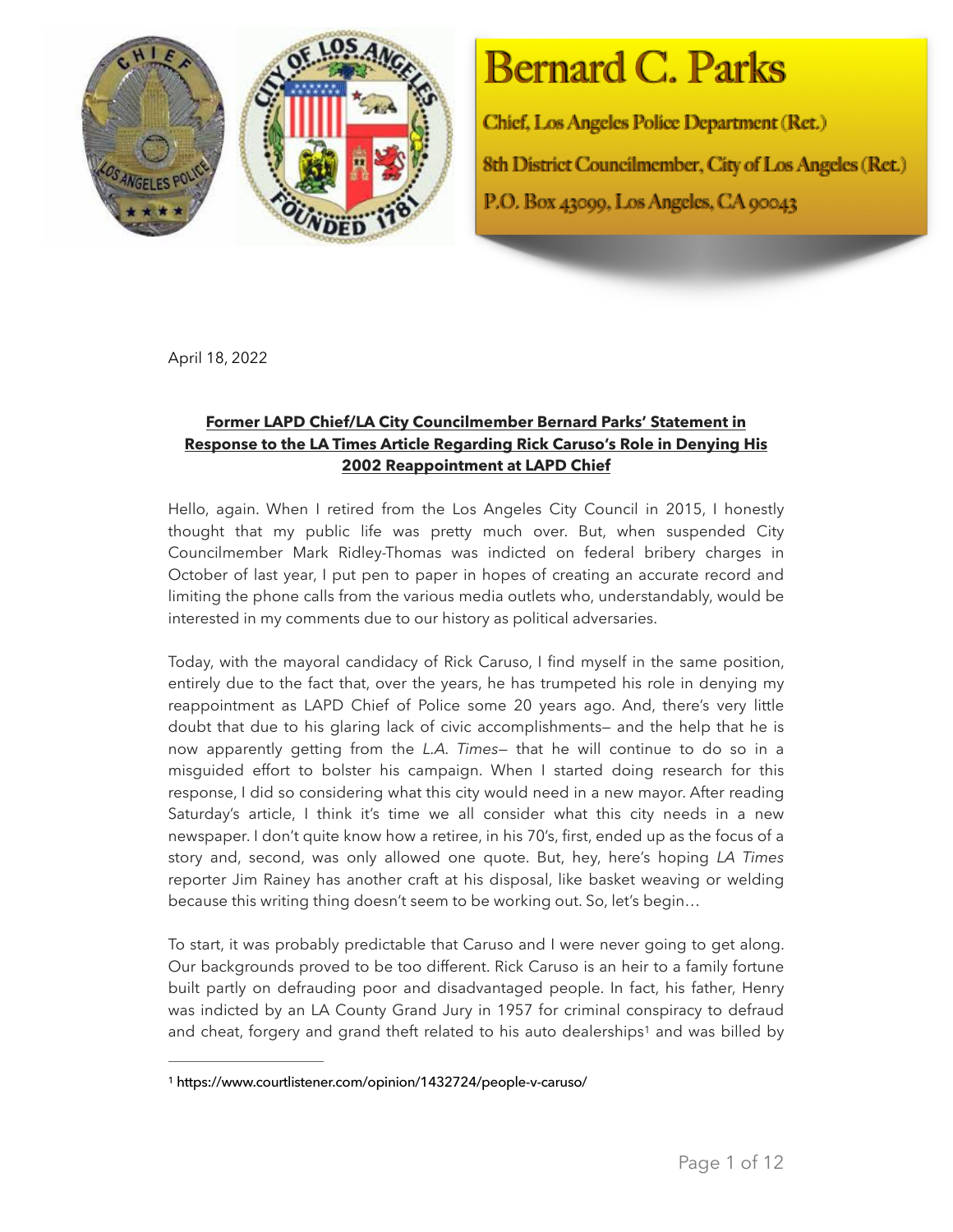<span id="page-1-2"></span>*Time Magazine* as the "shadiest(salesman) of them all"<sup>[2](#page-1-0)</sup>. My father, like me, was a police officer. Rick was born on third base. I was born in the segregated south and had to flee to LA with my family with dreams of finding better circumstances; even if they were only slightly better circumstances. So, yes, we are quite different.

Throughout my 50-year career with the City of Los Angeles, I have tried to steer clear of buzzwords and labels. But, when you hear younger people talk about the term, *"Privilege"*, my best guess is that they are talking about people like Rick. *"Privilege"* is probably what allowed Rick's father to only spend one year in county jail. And, when you are *"Privileged"*, you benefit exponentially from the kind of luck that allowed the Carusos to keep their fortune. The elder Caruso's crimes against LA County's minority communities predated asset forfeiture laws. So, that means a portion of the money that has become a big part of the younger Caruso's political identity might have all been federally confiscated if the timing had been right. *"Privilege"* is what prompts some to blur the lines between, who is wealthy and who is skilled.

<span id="page-1-3"></span>For instance, though wealthy, Rick is not an FBI graduate. I am. Though wealthy, Rick is not a former Police Chief. I am. Though wealthy, Rick did not create the first cold case unit in the nation. I did. But, there's a belief by some that our law enforcement credentials are somehow equal because of Rick's short stint as a police commissioner. Come to think of it, Rick's only known foray into chasing bad guys was when he launched the USC enrollment scandal investigation, only to find that one of the biggest culprits was right under his nose, on his very own boat<sup>[3](#page-1-1)</sup>. The same people who think that our law enforcement experience is similar probably also take Joe Rogan's medical advice over Dr. Fauci's. Again, I say, *"Privilege"*. And, the reason we know it's *"Privilege"* is because if Rick and I switched places and, I came out with a statement critiquing "Forever 21" or "The Gap", you'd probably laugh me right out of the food court.

In all seriousness, when we look back at 2002, we have to consider that there were a lot of moving parts. After bringing crime down to a 30-year low, firing 140 problem police officers and receiving the highest ratings possible from the previous police commission for four straight years, I requested another five-year term from the mayor, Jim Hahn and his police commission. The mayor, who was just coming off an election win, due in large part to his father, Supervisor Kenneth Hahn's support in the Black Community, had to make a decision. He could acknowledge the improvements I made in the department and nurture his political base within the Black Community by supporting my retention as Chief... or he could side with the Police Protective League(PPL), which was none too pleased with me, primarily because I had the nerve to hold them and the officers they represented accountable. Specifically, they were upset that I enhanced the

<span id="page-1-0"></span>http://content.time.com/time/subscriber/article/0,33009,865774,00.html [2](#page-1-2)

<span id="page-1-1"></span>https://www.lamag.com/citythinkblog/olivia-jade/ [3](#page-1-3)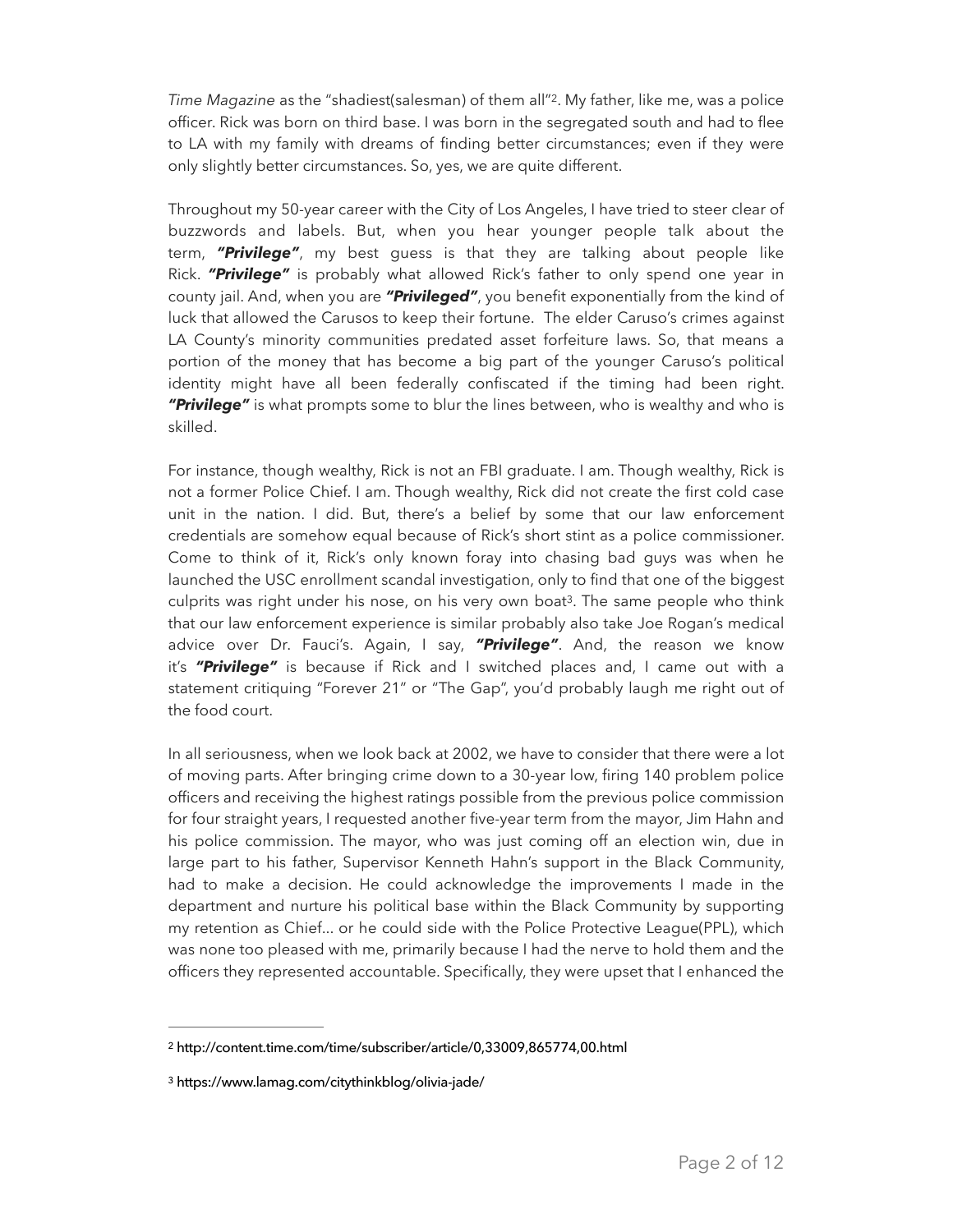discipline system, demanding that LAPD supervisors file all of the public's complaints no matter how frivolous they may have initially seemed.

<span id="page-2-3"></span>Now, the reason that the Black Community felt that Hahn went back on his word when he didn't support my reappointment was because... he did. On several occasions leading up to his election, while campaigning, he gave every verbal indication that we would be working together. A *Times* article from March 25, 2001 says as much. After telling the Times that I should be reappointed, Hahn went on to say, "This Chief has done more to discipline officers than the last two police chiefs combined"<sup>[4](#page-2-0)</sup>. Perhaps rubbing even more salt in the wound was the fact that Hahn took the liberty of pointing me out during an event we both attended for the National Association for the Advancement of Colored People(NAACP), where he publicly declared that I was, "his chief". So, you can imagine the whiplash that it created in the community after the election, when Hahn announced that I had lost favor, falsely citing among other things, a rising crime rate and my alleged reluctance to reform the department. And, then-Police Commission President Caruso took it upon himself to carry Hahn's water— no matter how untrue the claims.

20 years before former President Donald Trump's BIG LIE, concerning the 2020 Presidential Election results, Hahn and Caruso proved they were way ahead of their time by crafting a series of BIG LIES; all aimed at discrediting me to justify my removal from office.

<span id="page-2-4"></span>*LIE #1: Crime was on the rise-* No it wasn't. And, this lie is perhaps the easiest to disprove, in a large part because our city's own reporting shows a 30-year low in crime and a 20-year low in homicides during my tenure. In addition, the University of Southern California(USC), the school where Caruso sat at the helm of the board of trustees, also did a report that showed crime was down significantly during my tenure<sup>5</sup>[.](#page-2-1) So, why would Caruso continue to state the same "fake news" when he obviously had access to that report? My only guess is that the report was hidden on his boat with the enrollment heiress. And, to those of us who've been paying attention, we don't have to think too far back to the last time a businessman-turned-politician, who changed parties and didn't release his tax returns, was exposed to some factual numbers he didn't agree with and tried to change them. *"Privilege"*. And, it should come as no surprise that when Caruso recently made the claim that L.A. is currently experiencing the worst crime in the city's history, it turned out to be an absolutely, unmitigatedly false "alternative fact"<sup>6</sup>[.](#page-2-2) There's a pattern here: 1.) To force a change, create a crisis, even if invalid 2.) Once the desired change is achieved, claim that the crisis has been solved, even if invalid. In 2006, when Caruso teamed with my successor, Bill Bratton,

<span id="page-2-5"></span><span id="page-2-0"></span>https://www.latimes.com/archives/la-xpm-2001-mar-25-mn-44370-story.html [4](#page-2-3)

<span id="page-2-1"></span>[<sup>5</sup>](#page-2-4) https://spectrumnews1.com/ca/la-west/la-stories/2021/07/17/former-lapd-chief-bernard-parkson-racial-unrest (timecode 20:48)

<span id="page-2-2"></span>https://www.latimes.com/california/story/2022-04-03/rick-caruso-no-one-feels-safe-in-los-angeles- [6](#page-2-5) what-do-residents-say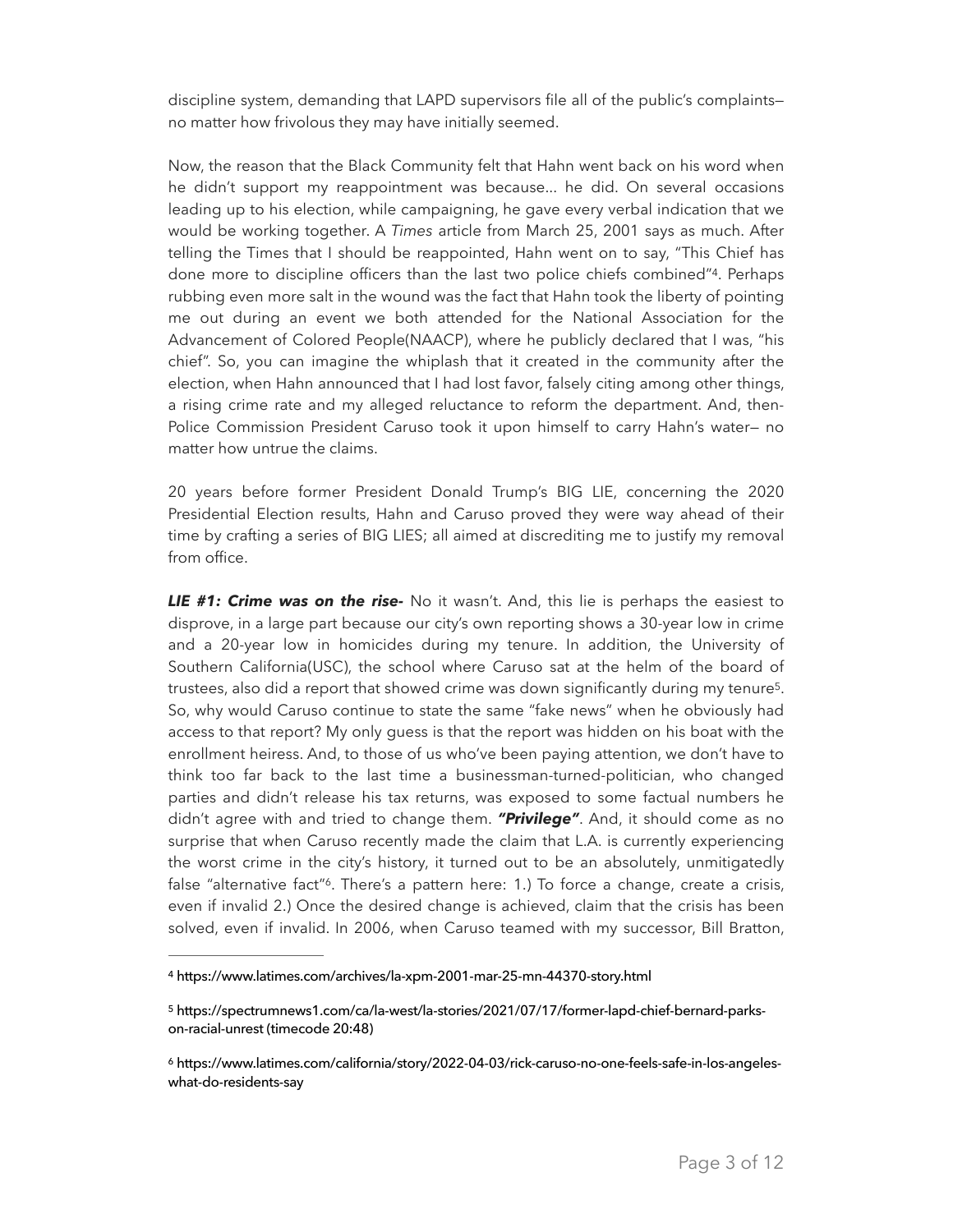<span id="page-3-6"></span><span id="page-3-5"></span>they announced a dramatic drop in crime. As a councilmember, I told the public that the LAPD wa[s](#page-3-0) underreporting the crime statistics<sup>[7](#page-3-0)</sup> in an effort to paint a rosier picture than what actually existed. My claims went largely ignored by the fine members of our local media, until the *Times* reported in 2007 that not only had LAPD been underreporting crime, that they had been doing so for at least eight years<sup>8</sup>[.](#page-3-1) So, given this fact as well as Caruso's aforementioned trouble with numbers, it's a good bet that his claim of a 30% drop in crime during his stint as police commission president is not accurate because we don't know if the falsely-reported statistics are being included. And, it's a better bet the his role in reducing crime was minimal, at best. LA's historic drop in crime started in the early 90s, before he got there and continued after he left.

*LIE #2: Parks Didn't Do Enough to Reform the Department-* I'll keep this one short. If you fire 140 people over a five-year period, whether it be at LAPD or at McDonald's, congratulations, you are a reformer. If you brought officer-involved shootings down 50%, you are a reformer. If you made sure that minorities, women and members of the LGBTQ community were represented throughout the department's ranks, you are a reformer. If you provided the community easier access to LAPD's complaint system, then guess what? You are a reformer.

*LIE #3: Parks Should Be Blamed for Rampart-* The absolute nerve that it takes for someone to blame me for something that started at least months or possibly years before I became chief, while refusing to take any accountability for the absolute shit show that we've witnessed at USC over the last several years is next level *"Privilege"*. Not only, did I discover Rampart, I stopped it. I fired or disciplined those involved and pushed for their prosecution. And, my role regarding the incident was deemed to be above board by all authorities, local and federal, alike. Plus, I reorganized the entire department's gang functions and put in safeguards to reduce the possibility of these activities ever happening again. In addition, I established an Internal Board of Inquiry, published a 400-plus page report, documenting the shortcomings of the department and then, immediately began implementing the recommended solutions<sup>9</sup>[.](#page-3-2) This same Board of Inquiry Report<sup>10</sup> was converted by the U.S. Departmen[t](#page-3-3) of Justice into what we now know as the consent decree<sup>[11](#page-3-4)</sup>.

<span id="page-3-9"></span><span id="page-3-8"></span><span id="page-3-7"></span>But at USC, whether it be sexual assaults or illicit drug use by prominent members of the administration, a federal bribery scandal involving a member of its faculty, discriminatory policing practices on campus, unruly fraternities, false reporting of

<span id="page-3-3"></span><sup>[10](#page-3-8)</sup> https://lapdonlinestrgeacc.blob.core.usgovcloudapi.net/lapdonlinemedia/2021/12/boi\_pub.pdf

<span id="page-3-4"></span> https://lapdonlinestrgeacc.blob.core.usgovcloudapi.net/lapdonlinemedia/2021/12/ [11](#page-3-9) final\_consent\_decree.pdf

<span id="page-3-0"></span>https://www.dailynews.com/2006/06/30/an-empty-debate/ [7](#page-3-5)

<span id="page-3-1"></span>https://www.latimes.com/local/cityhall/la-me-crime-stats-20151015-story.html [8](#page-3-6)

<span id="page-3-2"></span>https://www.lapdonline.org/newsroom/consent-decree-independent-monitor-reports-on-lapds- [9](#page-3-7) reform-efforts/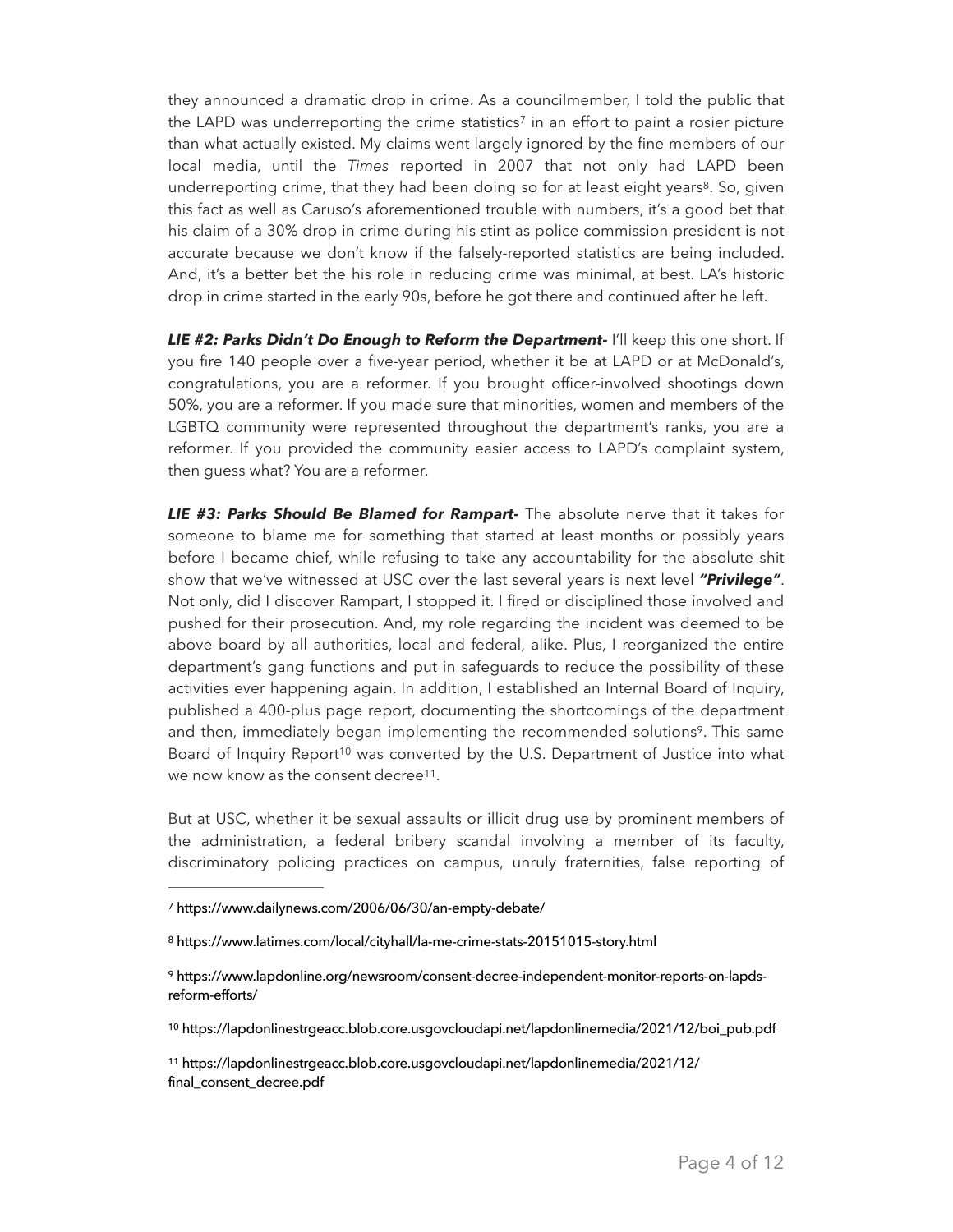school achievements to the U.S. Department of Education, or the enrollment scandal, Caruso has had a front row seat for all of it and, has offered next to nothing in terms of a resolution. Maybe he should pick one of the school's many scandals out of a hat and start there first, before attempting to handle the problems of America's second largest city. It's not enough that USC's turmoil (1)resulted in a dean and others being indicted, (2)forced out the school's president, (3) awarded more than \$1 billion in settlements to the victims of sexual abuse or (4)that Caruso stepped down recently. As a USC graduate, it's my strong belief that the school and the students would be better served if the federal government took over operations via a consent decree; the same kind of consent decree that Caruso applauded when he incorrectly deemed that a crimecutting, community-friendly LAPD was in "crisis"(his favorite word). I assure you that none of the controversies I dealt with during my tenure as chief at LAPD ever came close to what's been going on at the university.

I implemented LAPD's consent decree and was painted in this weekend's piece as someone who was resistant to reform and not transparent. Caruso refused to release the results of the sexual assault investigation at USC after promising to do so, and then boasts in a *Times* article, that "he's cleaned up the messes at USC". **"***Privilege"*.

<span id="page-4-2"></span>And, speaking of LAPD's consent decree, we've already witnessed Caruso hitching his wagon to his imaginary role in the process of hiring Bratton as my replacement. Caruso would have you believe that locating Bratton was like finding a needle in a haystack. But, it wasn't. Before Bratton became chief, he was within close proximity, actually working for the company the city was paying \$11 million for monitoring the consent decree. Many would consider this a conflict of interest from the start. But, it gets better. After becoming chief and the consent decree mysteriously being extended for another pricey five years, Bratton left the department and went to work for… you guessed it, the same company that was monitoring the consent decree<sup>12</sup>[.](#page-4-0) His return to the firm occurred as it was still receiving LA City general fund money for monitoring the consent decree. When did Bratton's consulting contract with the firm end? When did it begin? Did he have any financial interest in the company? Did he ever work as both chief and consultant at the same time, potentially resulting in a conflict of interest? Few know for sure, partly because neither the police commission, Hahn, nor the *Times(*as usual*)* provided much public scrutiny. But, when I was chief, the *Times* covered me a little differently; one time writing a really juicy article about a small group of officers, who became so incensed with how tough I was on officers, that they didn't want me at their funerals should they die in the line of duty<sup>13</sup>[.](#page-4-1) When you benefit from those who ignore the obvious and report on the hypothetical, it's *"Privilege"*.

<span id="page-4-3"></span>By the end of my re-appointment process, one thing I learned about Caruso was that he was really good at doing what he was told, regardless of the factual circumstances. At some point, in Hahn's eyes, I went from being the disciplinarian that LAPD needed

<span id="page-4-0"></span>https://www.latimes.com/archives/la-xpm-2009-aug-13-oe-hayden13-story.html [12](#page-4-2)

<span id="page-4-1"></span>[<sup>13</sup>](#page-4-3) https://www.latimes.com/archives/la-xpm-1999-jan-15-me-63878-story.html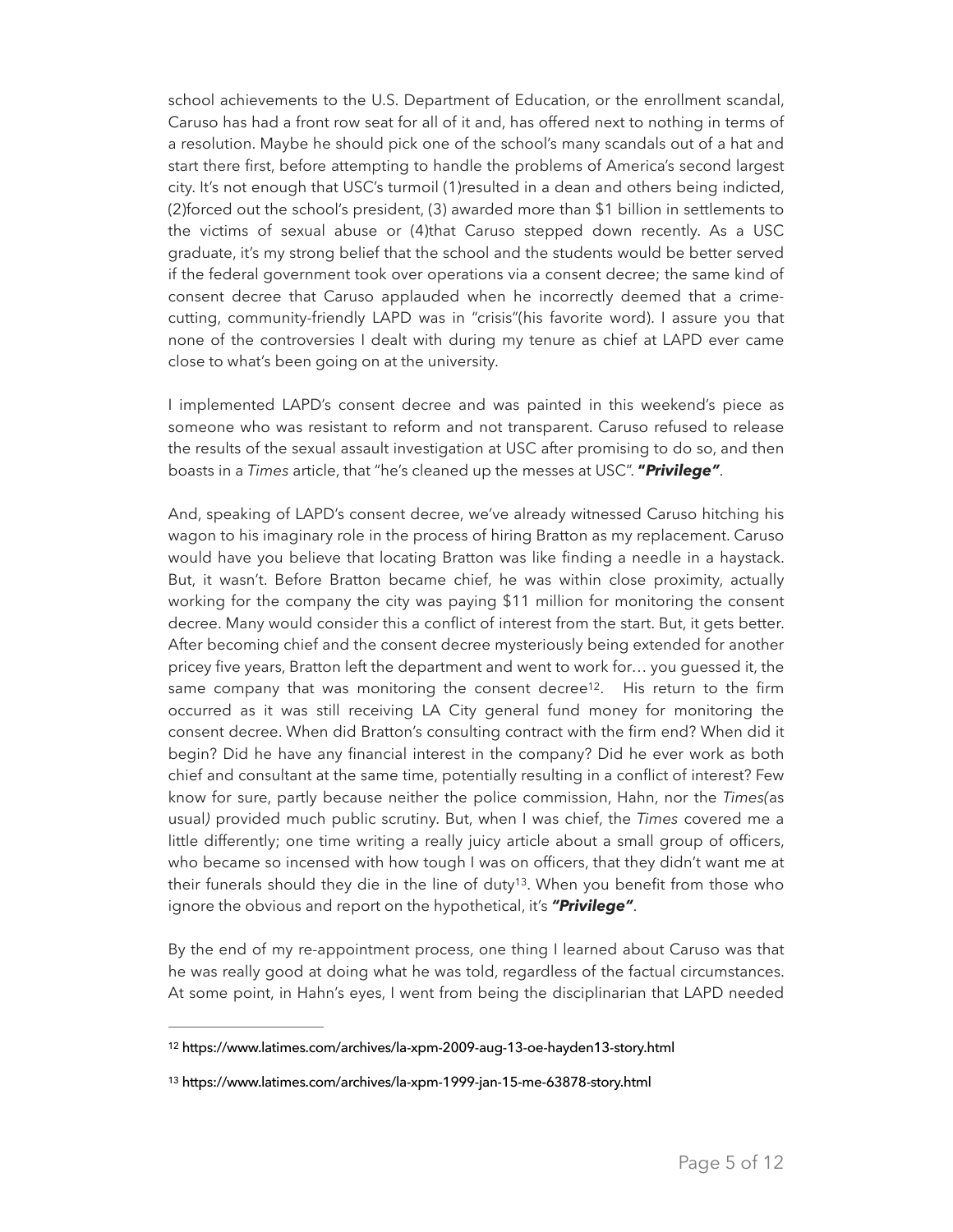to the guy who was single-handedly responsible for a non-existent rise in crime and hurting the feelings of officers, whom I fired for things, like excessive force and lying. The change in Hahn's attitude probably came at about the same time the PPL was offering their endorsement in exchange for the chief's badge, the three-day workweek and reducing discipline. The reason we know this is because Hahn's predecessor as mayor, Richard Riordan, said so. I also believe Hahn's successor, Antonio Villaraigosa, has said as much publicly. Both men have been in positions to know what is negotiated in these types of endorsement meetings, so I'll leave it at that. The point is, that given our city's current state of corruption and real world problems, the last thing we need is someone really good at doing what he or she is told. And, right on cue, in Saturday's *Times'* article, when asked about his decision to support a trash fee increase to pay for more police, Caruso suggested that he was merely following Hahn's lead. I couldn't have said it better myself.

Caruso's strong desire to be on the police commission came to light during a lunch we had leading up to the 2001 Mayoral Election. The two of us sat down at Marino's on Melrose, where he seemed desperate and concerned that his support of Hahn(he consistently referred to Hahn as "my guy") could end his chances at achieving the post, if Villaraigosa won the election. He seemed to be seeking my counsel, and, because I was chief and ethically forbidden to wade into political waters, I offered nothing. Though that meeting didn't amount to much, I walked way from it, realizing how incredibly self absorbed he was and that he was willing to move heaven and earth to become a police commissioner.

<span id="page-5-2"></span>I wonder what Caruso is willing to give up for the honor of having the PPL tell him exactly what the hell to do. We know that, like Hahn, Caruso supports the things that typically win PPL endorsements. The difference now, as opposed to back then, is that Caruso is likely getting bonus points for pulling his support from District Attorney George Gascon after initially supporting his campaign financially. These are the symptoms of the politicized police force Caruso helped create. This environment has allowed the politically ill equipped to try to offer short-sighted endorsements in an effort to influence who gets our votes. Whether it's Bratton making the unethical leap as police chief to endorse Mark Ridley-Thomas's campaign for supervisor<sup>[14](#page-5-0)</sup>... or whether it's Caruso chasing a fad into a bad endorsement decision on Gascon, before throwing more money at his mistake via a recall, we need to do better. When police chiefs are endorsing potential convicts and potential mayors can't make up their minds on whom they've endorsed— or whether they're a republican one week or a democrat the next, we need to do better. And, that goes for our local paper of record as well, which provides "alternative facts" faster than some switch political parties. In an article from their very own paper in 2005, the *Times* reported: "… LAPD insider Bernard C. Parks, brought his strong moral sense and an iron disciplinary hand. Violent crimes went down dramatically<sup>"[15](#page-5-1)</sup>. But, this past Saturday, *Times* reporter, Rainey wrote about

<span id="page-5-3"></span><span id="page-5-0"></span><sup>&</sup>lt;sup>[14](#page-5-2)</sup> https://www.latimes.com/archives/la-xpm-2008-mar-21-me-endorse21-story.html

<span id="page-5-1"></span><sup>15</sup> <https://www.latimes.com/archives/la-xpm-2005-aug-14-ed-lapd14-story.html>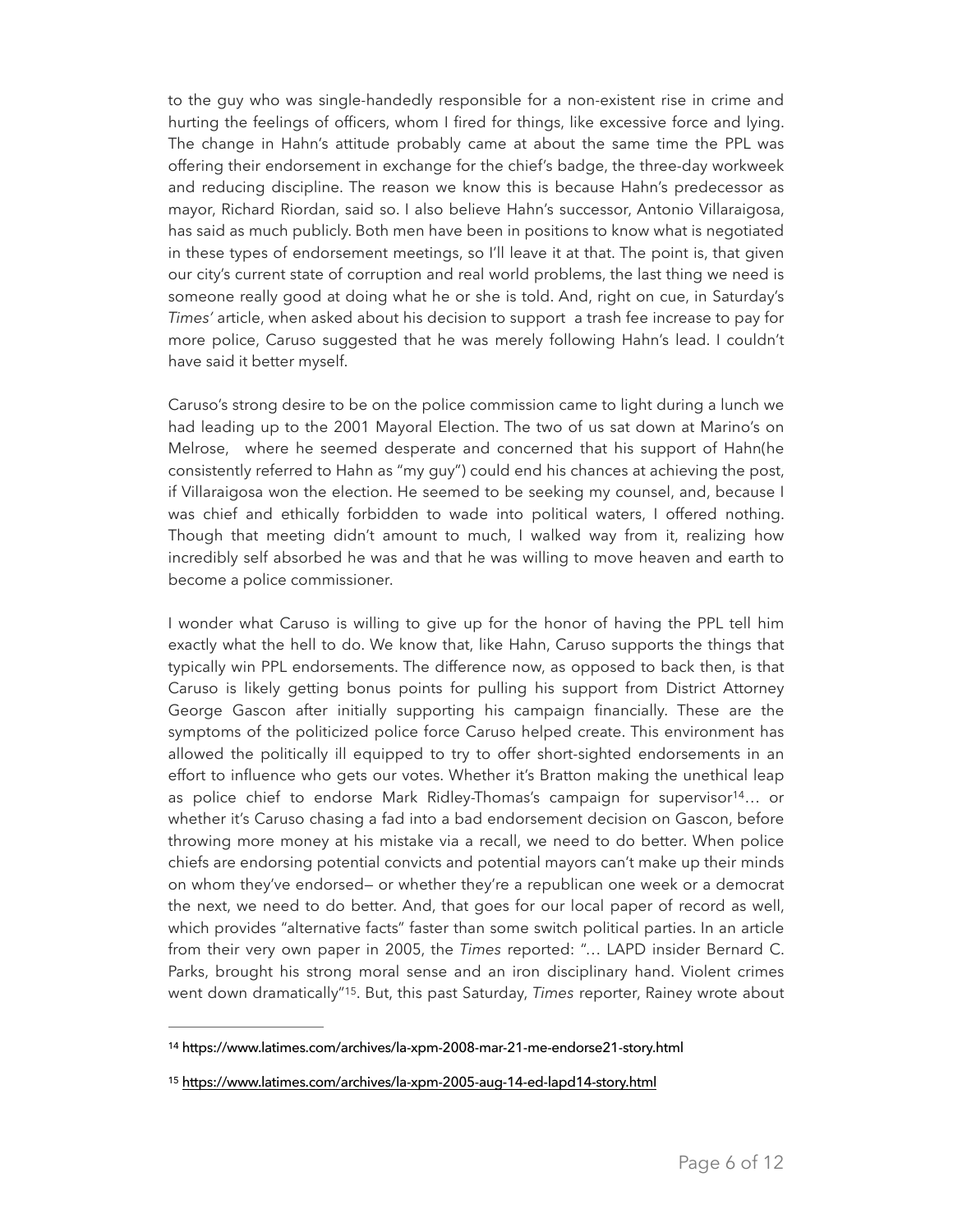"an increase in violent crime" which he pulled out of thin air, without offering any statistics(or footnotes) and pinned it on me. Imagine how hard it must be to gain the trust of the readers when not even the *Times* believes what it writes.

<span id="page-6-4"></span><span id="page-6-3"></span>I've always believed a big part of thriving in public service has to do with being right a lot more than you are wrong. If we're judging by Caruso's endorsements, he's not off to a good start. I, as well as others, pointed out the red flags, telling the public that Gascon's record didn't match his rhetoric<sup>[16](#page-6-0)</sup>. But, just like authentic crime statistics, Caruso ignored the warnings until it became obvious how bad Gascon has been for public safety. In the age of Google, when asked about his flip-flop on Gascon, Caruso said, "Maybe I should have done a little more research"<sup>17</sup>[.](#page-6-1) You think? I find it particularly funny that Caruso likes to call out his opponents for being "career politicians" who have enabled corruption. Let me say this: It's really easy to remain a career politician, if some hapless billionaire, like Caruso, keeps funding you. Have indictments? No problem. He has routinely given to Ridley-Thomas, Jose Huizar and Mitch Englander: The Three Indicted Stooges wrapped up in our current political corruption scandal. So, please Rick, tell us more about how tough you are on crime. **"***Privilege".*

<span id="page-6-5"></span>Another thing I learned about Caruso is that, if given a choice, I probably wouldn't take him to a gunfight. During the height of the reappointment process, it was reported that members of LAPD allegedly witnessed Caruso call Congresswoman Maxine Waters the absolute last thing that you would ever want her to know you said about her, if you were, in fact, dumb enough to say it out loud(he allegedly called her a bitch). There are several things that I recall. Of course, I remember the the incident. But, what I really remember most is when the congresswoman found out about it and —predictably showed up at a Police Commission Meeting to confront Caruso, he ducked out of the meeting; didn't show up<sup>18</sup>[.](#page-6-2) Given the circumstances, that was probably the smartest thing I've ever seen him do. But, sometimes smarts and bravery are far distant cousins. Ironically, it was his own disregard for our city's laws that led to the Waters Incident. The LAPD staff that claimed to hear the derogatory remark were meeting with Caruso regarding his violation of the noise ordinance due to after hours construction at what would become The Grove. While we're on topic, when's the last time a businessmanturned-politician, who changed parties and didn't release his tax returns, was exposed to some factual numbers he didn't like and tried to change them, made insensitive remarks towards women and/or minorities and had little regard for the law? The only things we don't know are (1) when Caruso will claim to be the "only one" who can fix immigration and (2) what size MAGA hat he wears. *"Privilege"*.

<span id="page-6-0"></span><sup>&</sup>lt;sup>[16](#page-6-3)</sup> https://lasentinel.net/chief-bernard-parks-da-candidate-george-gascon-is-not-who-he-says-heis.html

<span id="page-6-1"></span>[<sup>17</sup>](#page-6-4) https://twitter.com/elex\_michaelson/status/1499654415589916674? s=21&t=EZ8Ju3DSY0pjPDJ6N7a01w

<span id="page-6-2"></span>[<sup>18</sup>](#page-6-5) https://www.latimes.com/archives/la-xpm-2002-mar-27-me-waters27-story.html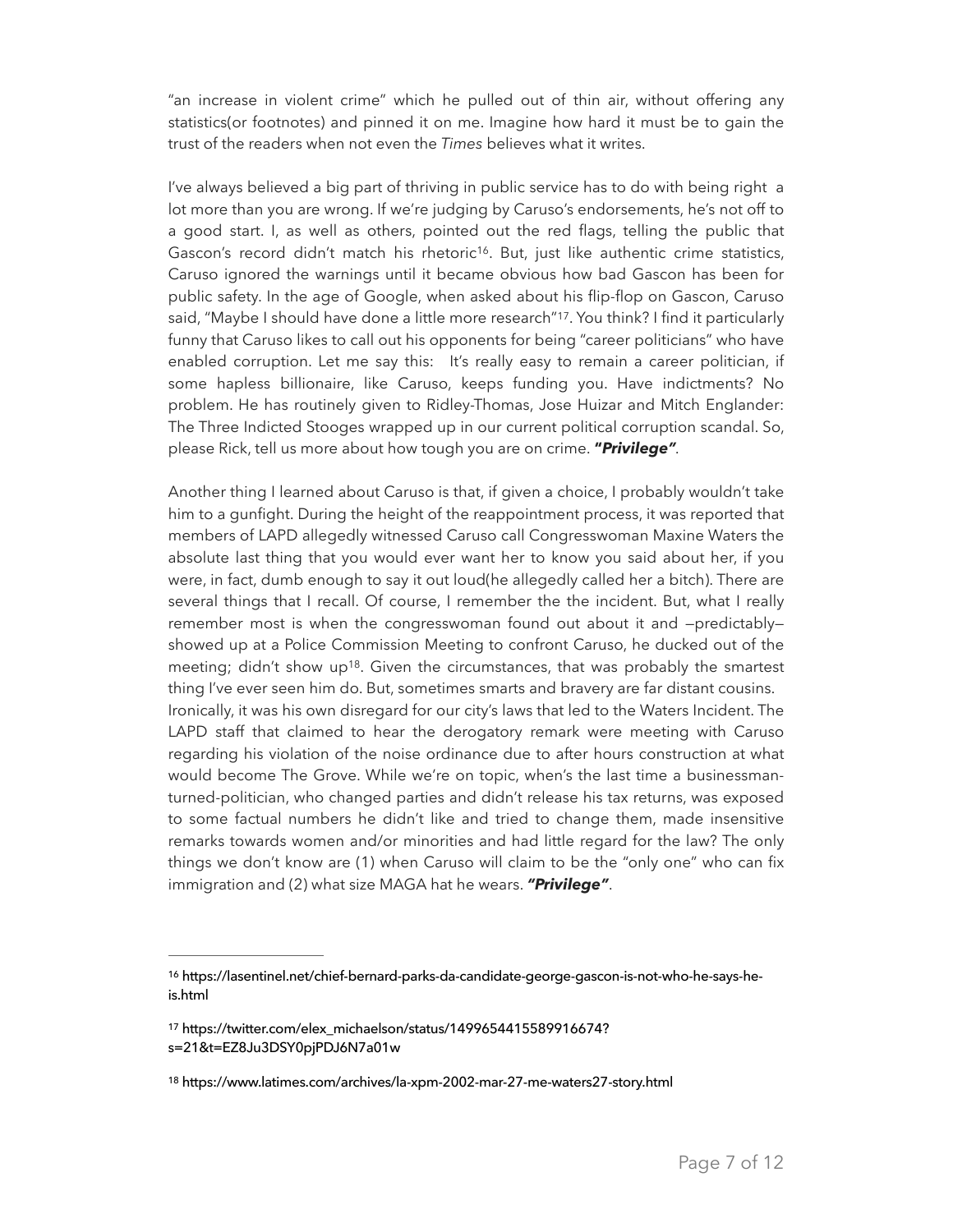What you are really hoping is that when someone makes a derogatory statement like this, is that they have what our former President Barack Obama would call a "teachable moment". If you look at the Caruso Affiliated website, you can see that there's been an effort to include minority kids in some of the company's social impact programs. However, there has not been the same effort made to include minorities on the page that shows who the company actually hires for key positions. Though he still refuses to comment on the remark he allegedly made about Waters, any good detective knows that silence is sometimes just about as good as an admission. And, if reporters like Rainey would start treating Caruso more like a mayoral candidate and less like somebody you met on Tinder, maybe he wouldn't allow him to skirt the issue by simply calling the Waters Incident "a diversion". I don't care how many pictures he has hugging black kids, at some point, he is going to have to own whatever he said about Waters. Dodging tough questions is not mature and, most importantly, it's not mayoral. The Waters Incident doesn't help his re-creation as a man of the community, and it's already tough enough convincing the public that he's not the same man who partnered with Hahn in 2002 to choose officer morale over holding officers accountable for their behavior.

<span id="page-7-3"></span><span id="page-7-2"></span>I will admit that people can change, but my police bias does not allow me to believe that people can change *that* much. Case in point: almost two decades after his apparent misstep with Waters, a little more than a year ago, he seemed to struggle with the topic of race, yet again. During an interview on Spectrum, and for reasons known only to him, he described me as: "A very popular, *black* police chief… and it was not politically correct to be challenging him or thinking about his leadership"<sup>19</sup>[.](#page-7-0) So many ways to go here… The most obvious interpretation is that, in his mind, I was a popular chief— but only because I'm black. And, that's offensive. Beyond that, it's just a weird thing to say. I wouldn't call him a popular, white developer because truly popular people don't need million-dollar ad buys to become popular<sup>[20](#page-7-1)</sup>. And, if being black was all you needed to do to win popularity in the Black Community, then where oh where is all the black support for Supreme Court Justice Clarence Thomas in his time of need? I've been a minority my whole life, and one thing I've noticed is that when minorities don't fit into a box that others try to put them in, a lot of times they try to stuff you in that box anyway. When they don't know how to label you, you become a "popular, *black* police chief" or like the *Times* put in their headline, this weekend: "a black LAPD Chief". A message to all concerned: **I do have a name**. And, the reason I'm popular is that, for the most part, people(not just black) were pleased with the service that I gave them. And, their displeasure with my removal and the way I was treated led to Hahn being unelected. That answer may not fit nicely in Caruso's box or the box at the *LA Times*, but I have a 50-year career and three election wins to back that up.

<span id="page-7-0"></span><sup>&</sup>lt;sup>[19](#page-7-2)</sup> https://spectrumnews1.com/ca/la-west/la-stories/2020/06/30/developer-rick-caruso-iscommitted-to-uplifting-and-empowering-the--city-of-angels- (time code- 17:44)

<span id="page-7-1"></span>https://www.latimes.com/california/story/2022-04-07/caruso-has-now-loaned-his-campaign-10- [20](#page-7-3) million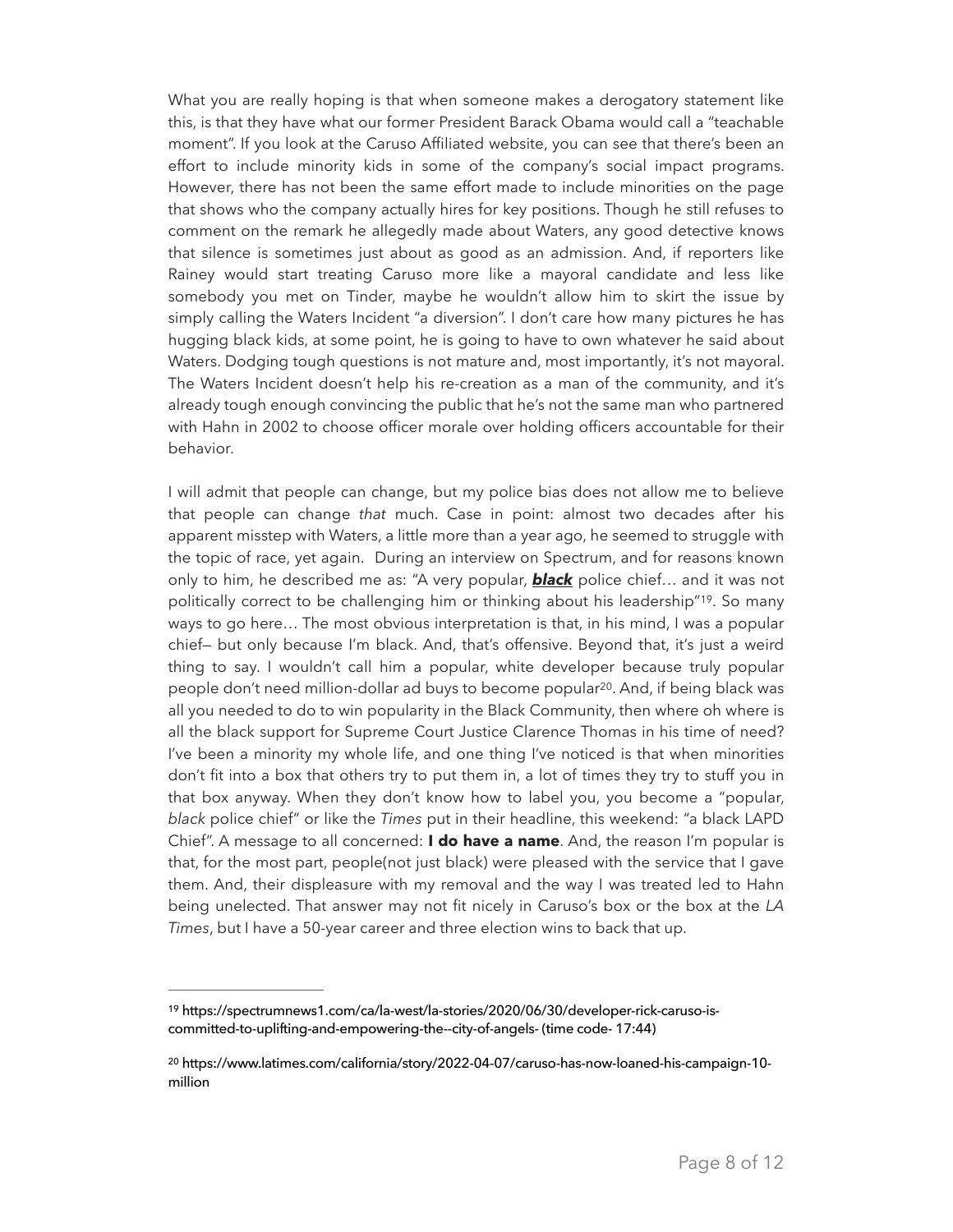<span id="page-8-3"></span>And, while it may be fashionable now for Caruso to mention my popularity as a means to enhance his story, in 2002, he was one of the folks promoting the myth that officers were leaving the department because of me $2<sup>1</sup>$ . It could be worse. Hahn once said publicly that he thought I was popular because I'm good looking; even more bizarre in so many ways. Anyway, if Caruso's campaign continues to go like I think it will, you will find that he can't talk about his so-called law enforcement accomplishments without referencing me, either directly or indirectly. I guess that's understandable. I mean, you can't talk about "Forever 21"… forever. Can you? *"Privilege"*.

<span id="page-8-4"></span>Another thing that screws up Caruso's revisionist narrative, is that the thousands of people who protested and came to city council to testify in support of my reappointment weren't only black people. The group represented a diverse spectrum that was and forever will be Los Angeles and, unfortunately, *Times* reporter Rainey silenced those voices in his piece, instead taking the words of unnamed, faceless "experts". Ironically, the one person who formally spoke against my reappointment… is black. There's footage that proves all of this<sup>[22](#page-8-1)</sup>. Thinking back, a Trump appointee, like Caruso, was probably distracted by the size of the crowd and, like Rainey, lost the message of the event. And, in true Trump fashion, when the public isn't buying what you're selling, you take matters into your own hands. During my reappointment process, the City Attorney's Office admonished Caruso for public comments he made regarding my confidential material<sup>23</sup>[.](#page-8-2)

<span id="page-8-5"></span>The last thing I learned about Caruso, is that he wasn't a very good friend to Jim Hahn. It's been said that Hahn's decision on my reappointment was career suicide. If that's the case, then Caruso was Dr. Kevorkian. For the two of them to drive off of the cliff together, all while kickstarting an era of political power by police unions is the stuff that Greek tragedies are made of. These emboldened police unions are at the root of our nation's modern-day battles between the community and the people paid to protect them. And, these battles are centered around police abuse.

If researched correctly, our local media and Caruso's opponents will determine that Hahn's 2002 decision was about creating a more lenient environment for officers throughout the department. Caruso and Hahn supported a plan that allowed officers to work three days a week. I didn't because of simple math. If officers work three days a week, while you work five and criminals work seven, it's not effective. Today, the threeday workweek continues to hamstring department resources, forcing supervisors to deploy 25%-30% fewer patrol cars than if they were fully staffed. And, it has failed and/ or been abolished in other cities. Even the *Times* woke up just in time… to be late to the party, editorializing nearly 10 years after I raised issue with it, that the three-day

<span id="page-8-0"></span>https://www.latimes.com/archives/la-xpm-2002-apr-10-mn-37083-story.html [21](#page-8-3)

<span id="page-8-1"></span><sup>&</sup>lt;sup>[22](#page-8-4)</sup>https://www.dropbox.com/s/bcq58yvi46qfwlq/PARKSDOC.mp4?dl=0 (time code:1:26:25)

<span id="page-8-2"></span><sup>&</sup>lt;sup>[23](#page-8-5)</sup> https://www.latimes.com/archives/la-xpm-2002-apr-22-me-parks22-story.html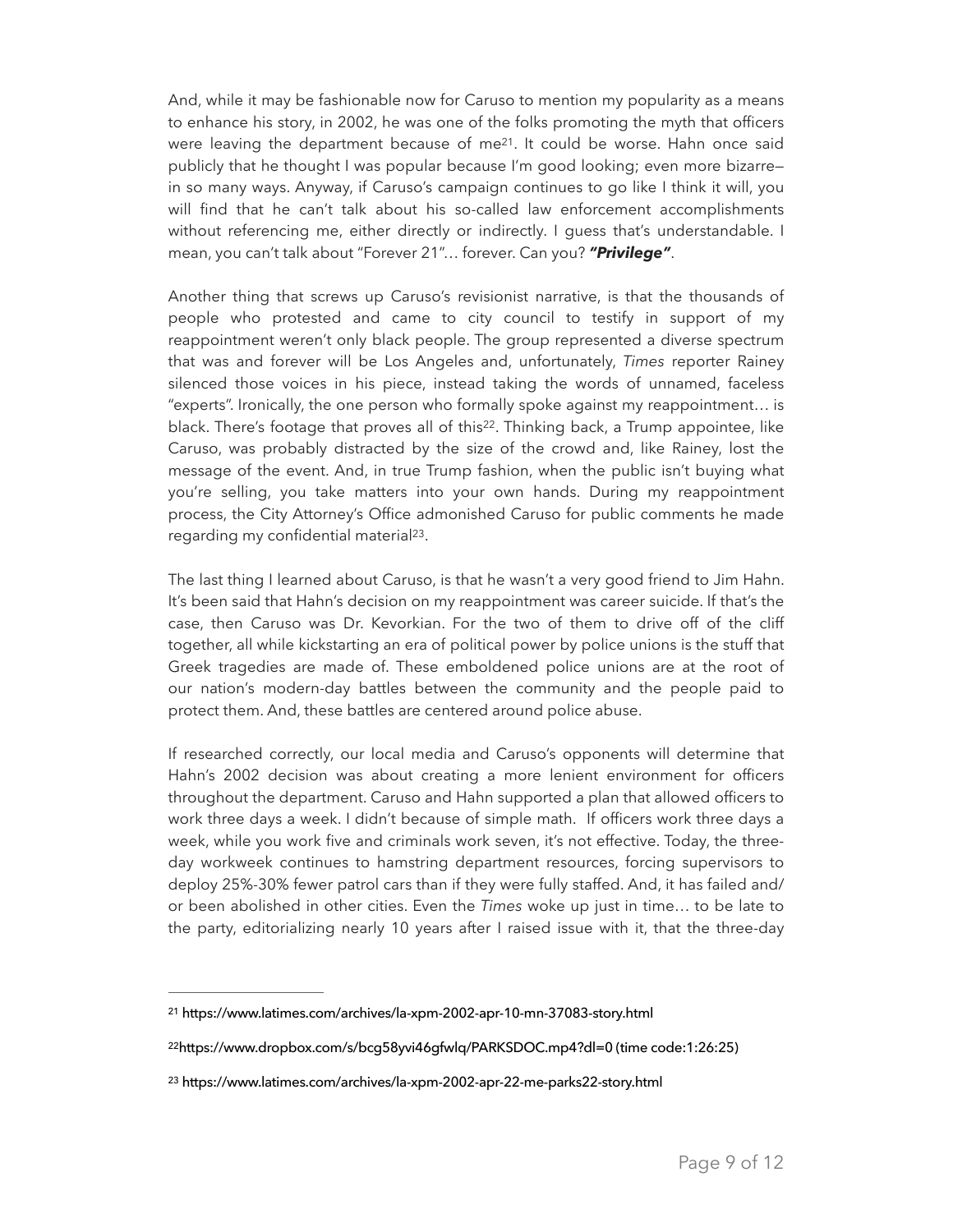<span id="page-9-5"></span>workweek should be abolished<sup>24</sup>[.](#page-9-0) So, I guess, at least by their standards, I got another one right. Nonetheless, we remain married to the policy because of a self-serving campaign promise made by Hahn at the turn of the century. To put it simply, before you ask the public to pay for more police, try putting the ones you have back to work because Caruso's attempt at bringing in 1,500 new officers will go up in smoke, much like Trump's border wall. And, no, Mexico isn't paying for any new officers.

<span id="page-9-6"></span>Caruso, Hahn and Bratton began softening my disciplinary policies the minute I left the department. And, that proved to be a slippery slope. Bratton instituted policies of negotiated penalties and plea bargaining. In 2008, The *L.A. Daily News* reported that LAPD was "doing away with automatic punishment for officers who break the rules" $25$ [.](#page-9-1) Instead, the new rules encourage supervisors to "forgo suspensions for officers that they believe will change their behavior". That's a lot of discretion to give to people who are not experts in the field of behavior.

<span id="page-9-8"></span><span id="page-9-7"></span>While life was getting easier for officers in Caruso's LAPD, it was getting more difficult for LA's residents. According to a November 24, 2013 article in the *New York Daily News,* citing a Harvard Kennedy School report, Caruso's handpicked police chief not only brought the controversial "Stop and Frisk" policy to our department, he expanded it<sup>[26](#page-9-2)</sup>. Six years after Bratton came to LA, the number of stops conducted by officers went up nearly 50%. And, he continues to support the policy to this day<sup>[27](#page-9-3)</sup>. This came as news to me. As a member of the city council, I don't recall ever hearing that the LAPD had instituted the "Stop and Frisk" policy. This is also another indictment against the *Times.*  It's sad state of affairs when L.A. readers have to read a paper based nearly 3,000 miles away to find out what's going on in their city. If the report cited, in the *New York Daily News* holds true, it means that Bratton either implemented "stop and frisk"at LAPD without the knowledge of the city government or only certain officials knew about it. Neither scenario is good. So while the *Times* and their "experts" were patting themselves on the backs for what a great idea it was to let me go, it seems Caruso's LAPD was patting down more and more of our city's residents, in a possible violation of their civil rights. Fortunately, LA's current Police Commission recently created new limits on pretextual stops by LAPD Officers<sup>[28](#page-9-4)</sup>.

<span id="page-9-9"></span>For me, losing a job that I spent a career trying to achieve was disappointing. It's tough for me to explain how difficult it was for a black man to start at LAPD in the 1960s and rise to the department's highest rank. Most people wouldn't understand it. And, it

<span id="page-9-0"></span><sup>&</sup>lt;sup>[24](#page-9-5)</sup> https://www.latimes.com/archives/la-xpm-2007-nov-21-ed-lapd21-story.html

<span id="page-9-1"></span>https://www.dailynews.com/2008/08/23/lapd-overhauls-its-discipline-policy/ [25](#page-9-6)

<span id="page-9-2"></span>[<sup>26</sup>](#page-9-7) https://www.nydailynews.com/new-york/bratton-article-1.1527258

<span id="page-9-3"></span>[<sup>27</sup>](#page-9-8) https://www.theguardian.com/world/2013/dec/07/bill-bratton-stop-and-frisk-new-york

<span id="page-9-4"></span>https://www.latimes.com/california/story/2022-03-01/new-limits-on-pretextual-stops-by-lapd-to- [28](#page-9-9) take-effect-this-summer-after-training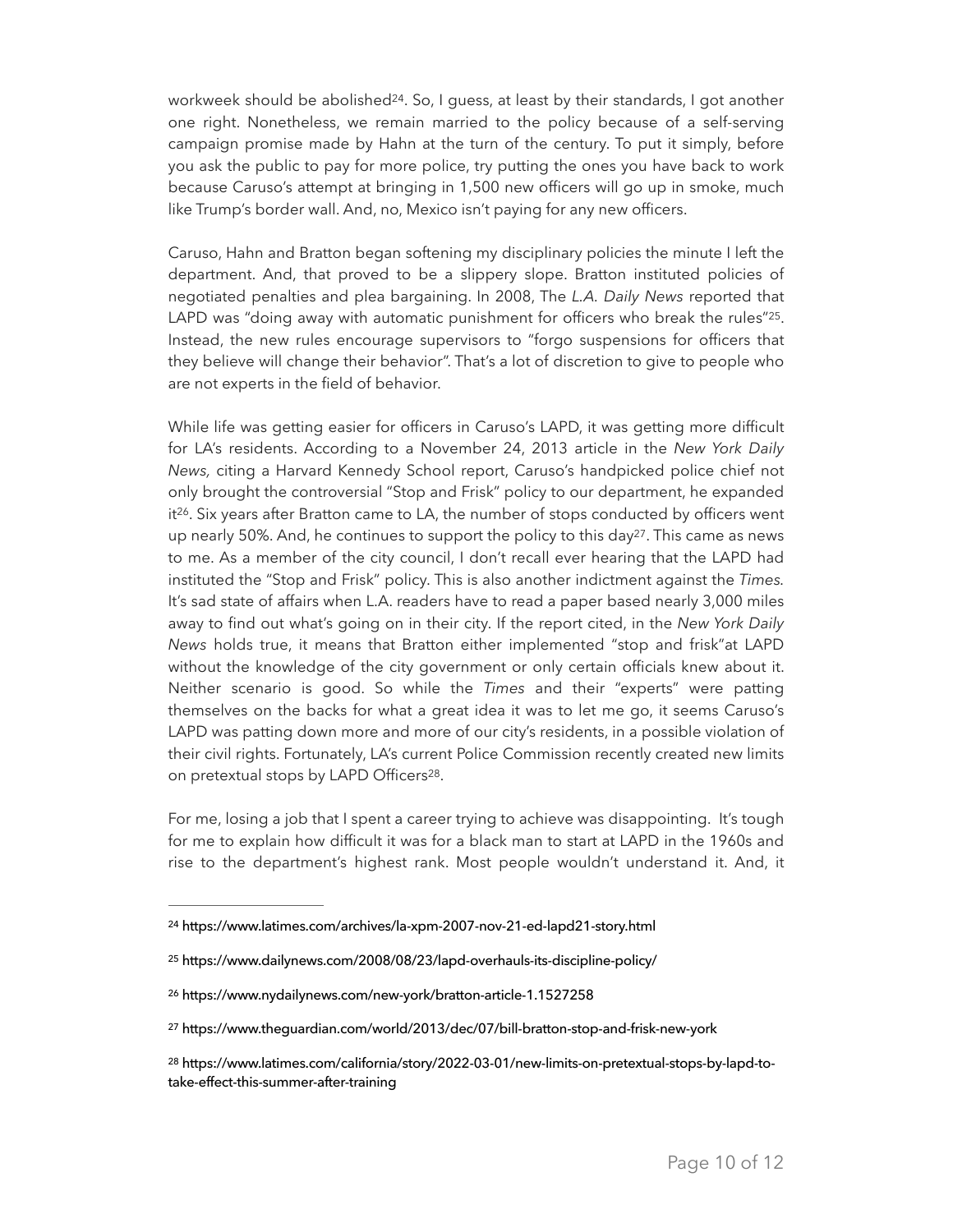certainly wouldn't translate to those who've had a lot of things handed to them, like Caruso and even Hahn. But, on the bright side, I'm the first and, right now, the only black person to ever do it. And, though it's not my entire identity, it does mean something. Plus— and this is the best part —the trade off meant that both Caruso and Hahn —thanks to the voters who recognized their scam— would be out of city life by the following election. How good of a chief was I? Although not perfect, I was just good enough to take out an uninspired and underperforming sitting mayor and his billionaire flunkey in one fell swoop. I count that as one of my biggest accomplishments, so it was well worth it. I took one for the team. But, no good deed goes unpunished. As the budget chair on the city council, I had to spend a good portion of the next 12 years keeping our city out of bankruptcy, following the national fiscal crisis.

Since my reappointment process, Caruso has had at least one glaring opportunity to help the city that he's now running to represent. But, instead, he helped his own self interests. On the Coliseum Commission, Caruso teamed with the now-indicted Ridley-Thomas and others to see to it that more than \$1 billion in property: the Coliseum, the Sports Arena and the surrounding parking lots were gifted to USC— **for free**, in contrast to the desires of the overwhelming majority of people who live in the Exposition Park Area. Keep in mind, that the Coliseum was built in 1923 in memory of World War I Veterans. Since the the takeover, USC has scored financially from three years of Rams football games, a new soccer stadium and countless events. Meanwhile, our city, county and state haven't seen a dime from the revenue-sharing plan USC proposed<sup>29</sup>[.](#page-10-0) During the process, Caruso showed his usual disregard for good faith policies and procedures. Despite being a coliseum commissioner, he still held his role with USC's Board of Trustees. And, despite the very obvious conflict of interest that presented, he sat in on the negotiations until I raised the issue. And then... he resigned<sup>[30](#page-10-1)</sup>. So, if you're keeping track, that's two times I forced him out of public life. Anybody want to go for three? Definitely not built for a gunfight…

<span id="page-10-5"></span><span id="page-10-4"></span><span id="page-10-3"></span>Now, staying on the subject of USC, when Caruso and his board of trustees finally decided it was time to move on from school president Max Nikias following the sex, drug and enrollment scandals, they showed him some love, awarding him a compensation package worth more than \$7.6 million, a tenured professorship and a seat on the school's governing board<sup>31</sup>[.](#page-10-2) When Jim Hahn and Caruso decided it was time to move on from me, they showed me… the door. I didn't expect the \$7.6 million, but what I did get were ongoing attempts by both men to smear my name and my

<span id="page-10-0"></span><sup>&</sup>lt;sup>[29](#page-10-3)</sup> https://www.latimes.com/local/la-xpm-2013-jun-22-la-me-coliseum-20130623-story.html

<span id="page-10-1"></span>[<sup>30</sup>](#page-10-4) https://www.latimes.com/local/la-xpm-2011-sep-29-la-me-coliseum-caruso-20110929-story.html

<span id="page-10-2"></span>https://www.latimes.com/california/story/2020-07-16/usc-paid-former-president-max-nikias- [31](#page-10-5) more-than-7-6-million-in-exit-package